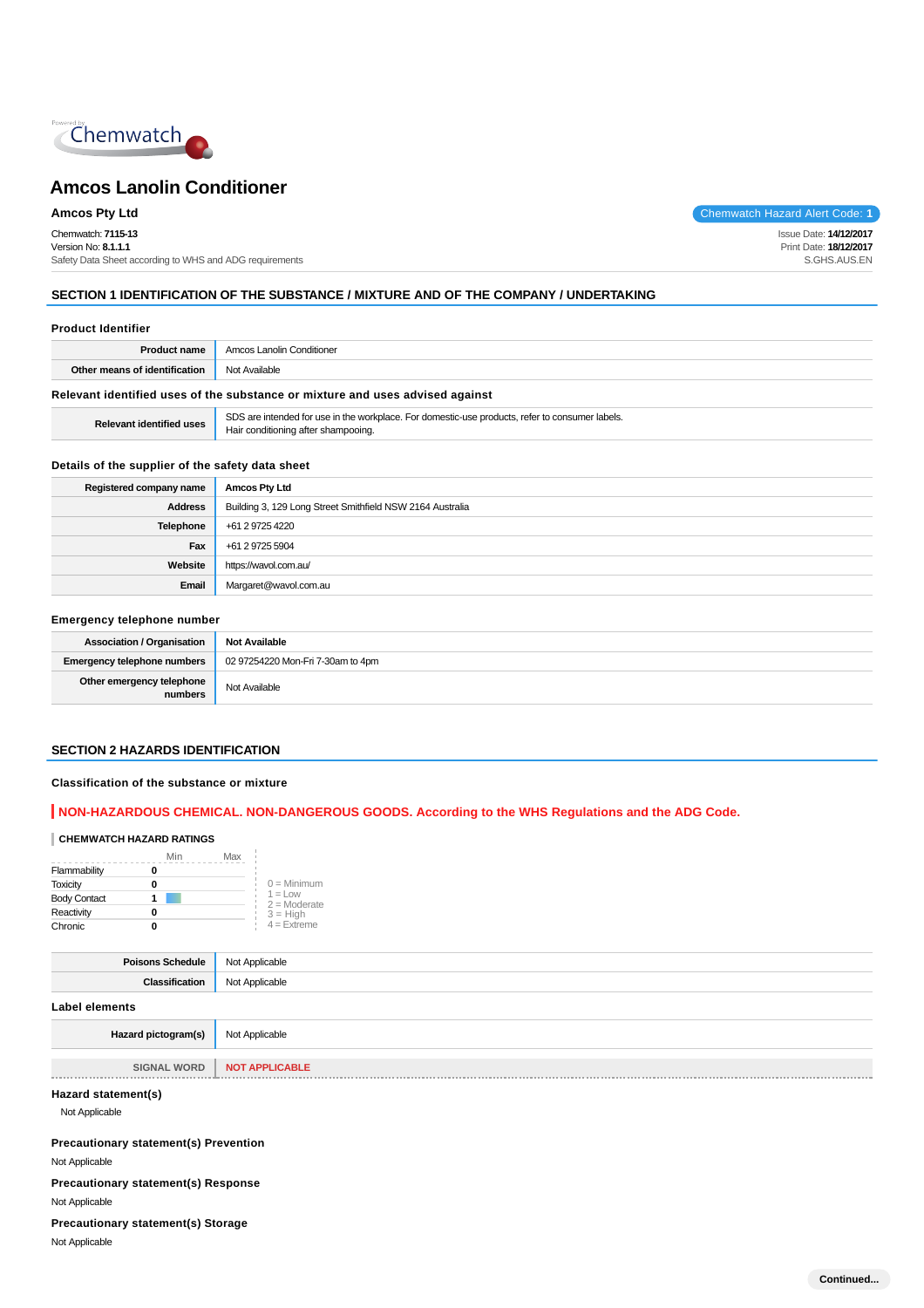## **Precautionary statement(s) Disposal**

Not Applicable

# **SECTION 3 COMPOSITION / INFORMATION ON INGREDIENTS**

#### **Substances**

See section below for composition of Mixtures

#### **Mixtures**

| <b>CAS No</b> | %[weight] | Name                                       |
|---------------|-----------|--------------------------------------------|
| Not Available | 100       | Ingredients determined not to be hazardous |

# **SECTION 4 FIRST AID MEASURES**

#### **Description of first aid measures**

| <b>Eye Contact</b>  | If this product comes in contact with the eyes:<br>• Wash out immediately with fresh running water.<br>Ensure complete irrigation of the eye by keeping eyelids apart and away from eye and moving the eyelids by occasionally lifting the upper and lower lids.<br>► Seek medical attention without delay; if pain persists or recurs seek medical attention.<br>► Removal of contact lenses after an eye injury should only be undertaken by skilled personnel.                              |
|---------------------|------------------------------------------------------------------------------------------------------------------------------------------------------------------------------------------------------------------------------------------------------------------------------------------------------------------------------------------------------------------------------------------------------------------------------------------------------------------------------------------------|
| <b>Skin Contact</b> | • Concentrate and diluted solution is readily removed with water.<br>Abraded or broken skin should be washed carefully and thoroughly.<br>▶ Seek medical attention in event of irritation.                                                                                                                                                                                                                                                                                                     |
| Inhalation          | If fumes, aerosols or combustion products are inhaled remove from contaminated area.<br>• Other measures are usually unnecessary.                                                                                                                                                                                                                                                                                                                                                              |
| Ingestion           | <b>If swallowed do NOT induce vomiting.</b><br>If vomiting occurs, lean patient forward or place on left side (head-down position, if possible) to maintain open airway and prevent aspiration.<br>• Observe the patient carefully.<br>► Never give liquid to a person showing signs of being sleepy or with reduced awareness; i.e. becoming unconscious.<br>Give water to rinse out mouth, then provide liquid slowly and as much as casualty can comfortably drink.<br>Seek medical advice. |

# **Indication of any immediate medical attention and special treatment needed**

Treat symptomatically.

# **SECTION 5 FIREFIGHTING MEASURES**

#### **Extinguishing media**

- There is no restriction on the type of extinguisher which may be used.
- Use extinguishing media suitable for surrounding area.

## **Special hazards arising from the substrate or mixture**

| <b>Fire Incompatibility</b>    | None known                                                                                                                                                                                                                                                               |
|--------------------------------|--------------------------------------------------------------------------------------------------------------------------------------------------------------------------------------------------------------------------------------------------------------------------|
| <b>Advice for firefighters</b> |                                                                                                                                                                                                                                                                          |
| <b>Fire Fighting</b>           | • Use water delivered as a fine spray to control fire and cool adjacent area.<br>Do not approach containers suspected to be hot.<br>• Cool fire exposed containers with water spray from a protected location.<br>If safe to do so, remove containers from path of fire. |
| <b>Fire/Explosion Hazard</b>   | $\triangleright$ Non combustible.<br>• Not considered a significant fire risk, however containers may burn.                                                                                                                                                              |
| <b>HAZCHEM</b>                 | Not Applicable                                                                                                                                                                                                                                                           |

## **SECTION 6 ACCIDENTAL RELEASE MEASURES**

# **Personal precautions, protective equipment and emergency procedures**

See section 8

## **Environmental precautions**

See section 12

# **Methods and material for containment and cleaning up**

| <b>Minor Spills</b> | Slippery when spilt.<br>• Clean up all spills immediately.<br>Avoid breathing vapours and contact with skin and eyes.<br>$\triangleright$ Control personal contact with the substance, by using protective equipment.<br>• Contain and absorb spill with sand, earth, inert material or vermiculite.     |
|---------------------|----------------------------------------------------------------------------------------------------------------------------------------------------------------------------------------------------------------------------------------------------------------------------------------------------------|
| <b>Major Spills</b> | Slippery when spilt.<br>• Clear area of personnel and move upwind.<br>Alert Fire Brigade and tell them location and nature of hazard.<br>$\triangleright$ Control personal contact with the substance, by using protective equipment.<br>Prevent spillage from entering drains, sewers or water courses. |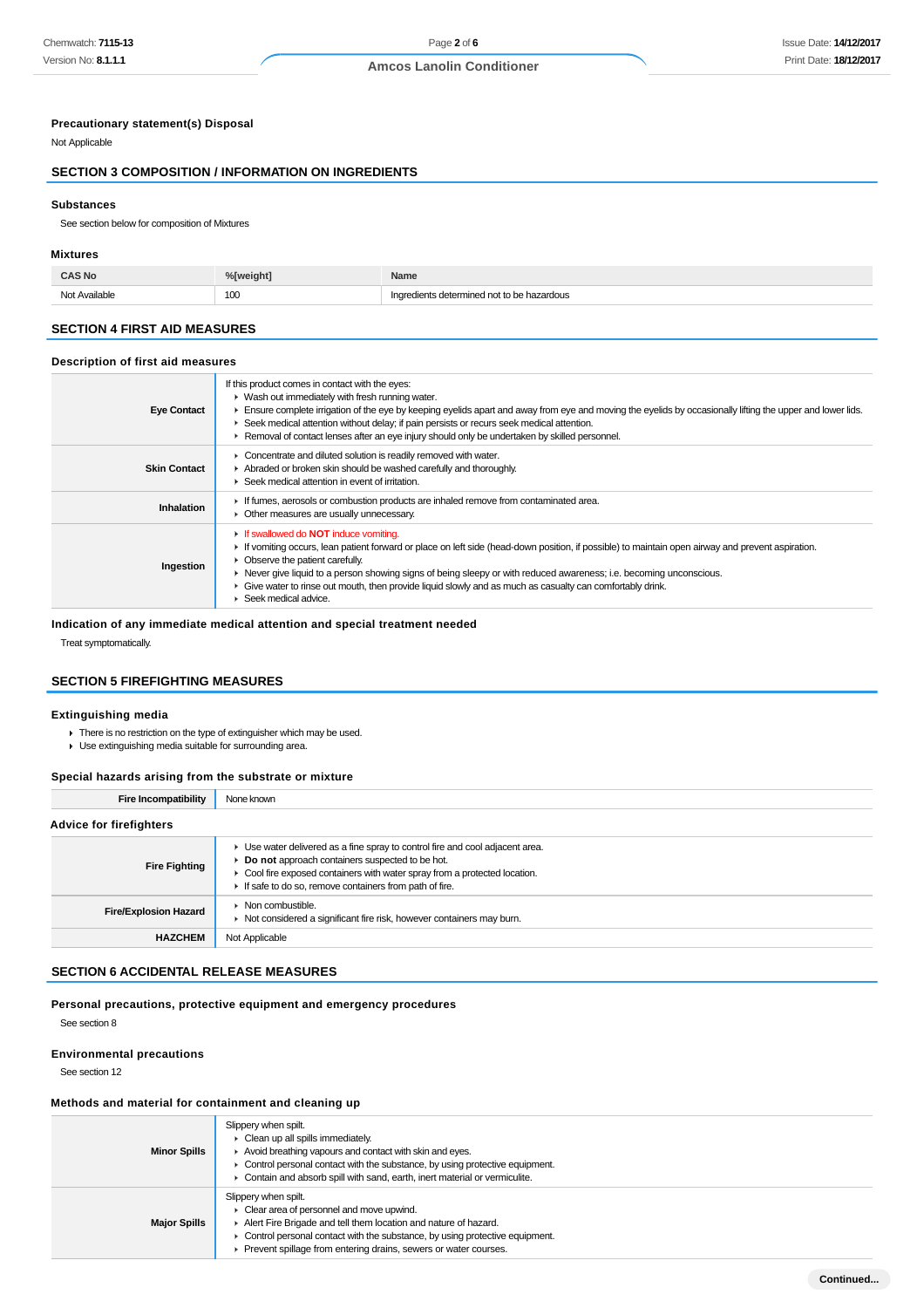Personal Protective Equipment advice is contained in Section 8 of the SDS.

# **SECTION 7 HANDLING AND STORAGE**

| Precautions for safe handling                                |                                                                                                                                                                                        |  |
|--------------------------------------------------------------|----------------------------------------------------------------------------------------------------------------------------------------------------------------------------------------|--|
| Safe handling                                                | Avoid contact with eyes.<br>Avoid physical damage to containers.<br>Wash hands with water after handling.                                                                              |  |
| Other information                                            | Store in original containers.<br>▶ Keep containers securely sealed.<br>Store in a cool, dry, well-ventilated area.<br>Store away from incompatible materials and foodstuff containers. |  |
| Conditions for safe storage, including any incompatibilities |                                                                                                                                                                                        |  |
| Suitable container                                           | Plastic container<br>• Check that containers are clearly labelled and free from leaks                                                                                                  |  |
| Storage incompatibility                                      | None known                                                                                                                                                                             |  |

# **SECTION 8 EXPOSURE CONTROLS / PERSONAL PROTECTION**

#### **Control parameters**

## **OCCUPATIONAL EXPOSURE LIMITS (OEL)**

#### **INGREDIENT DATA**

Not Available

#### **EMERGENCY LIMITS**

| Ingredient                | <b>Material name</b> | TEEL-1        | TEEL-2              | TEEL-3        |
|---------------------------|----------------------|---------------|---------------------|---------------|
| Amcos Lanolin Conditioner | Not Available        | Not Available | Not Available       | Not Available |
|                           |                      |               |                     |               |
|                           |                      |               |                     |               |
| Ingredient                | <b>Original IDLH</b> |               | <b>Revised IDLH</b> |               |

#### **Exposure controls**

| Appropriate engineering<br>controls | None under normal operating conditions.<br>Provide adequate ventilation in warehouse or closed storage areas.                                                                                                                                                                                                                                                                 |
|-------------------------------------|-------------------------------------------------------------------------------------------------------------------------------------------------------------------------------------------------------------------------------------------------------------------------------------------------------------------------------------------------------------------------------|
| <b>Personal protection</b>          |                                                                                                                                                                                                                                                                                                                                                                               |
| Eye and face protection             | No special equipment for minor exposure i.e. when handling small quantities.<br>OTHERWISE:<br>Safety glasses with side shields.<br>• Contact lenses may pose a special hazard; soft contact lenses may absorb and concentrate irritants. A written policy document, describing the wearing<br>of lenses or restrictions on use, should be created for each workplace or task. |
| <b>Skin protection</b>              | See Hand protection below                                                                                                                                                                                                                                                                                                                                                     |
| Hands/feet protection               | No special equipment needed when handling small quantities.<br><b>OTHERWISE:</b> Wear general protective gloves, e.g. light weight rubber gloves.                                                                                                                                                                                                                             |
| <b>Body protection</b>              | See Other protection below                                                                                                                                                                                                                                                                                                                                                    |
| Other protection                    | No special equipment needed when handling small quantities                                                                                                                                                                                                                                                                                                                    |
| <b>Thermal hazards</b>              | Not Available                                                                                                                                                                                                                                                                                                                                                                 |
|                                     |                                                                                                                                                                                                                                                                                                                                                                               |

#### **Recommended material(s)**

## **GLOVE SELECTION INDEX**

Glove selection is based on a modified presentation of the:

 **"Forsberg Clothing Performance Index".**

 The effect(s) of the following substance(s) are taken into account in the **computergenerated** selection:

Amcos Lanolin Conditioner

| <b>Material</b> | <b>CPI</b> |
|-----------------|------------|
| <b>BUTYL</b>    | A          |
| <b>NEOPRENE</b> | A          |
| <b>VITON</b>    | A          |
| NATURAL RUBBER  | C          |
| <b>PVA</b>      | C          |

#### **Respiratory protection**

Type A-P Filter of sufficient capacity. (AS/NZS 1716 & 1715, EN 143:2000 & 149:2001, ANSI Z88 or national equivalent)

Selection of the Class and Type of respirator will depend upon the level of breathing zone contaminant and the chemical nature of the contaminant. Protection Factors (defined as the ratio of contaminant outside and inside the mask) may also be important.

| Required<br>minimum<br>protection factor | Maximum gas/vapour<br>concentration present in air<br>p.p.m. (by volume) | Half-face<br>Respirator | <b>Full-Face</b><br>Respirator    |
|------------------------------------------|--------------------------------------------------------------------------|-------------------------|-----------------------------------|
| up to 10                                 | 1000                                                                     | A-AUS/<br>Class1 P2     | ۰                                 |
| up to 50                                 | 1000                                                                     |                         | A-AUS /<br>Class 1 P <sub>2</sub> |
| up to 50                                 | 5000                                                                     | Airline *               |                                   |
| up to $100$                              | 5000                                                                     | ٠                       | $A-2P2$                           |
| up to 100                                | 10000                                                                    | ٠                       | A-3 P2                            |

\* CPI - Chemwatch Performance Index A: Best Selection

B: Satisfactory; may degrade after 4 hours continuous immersion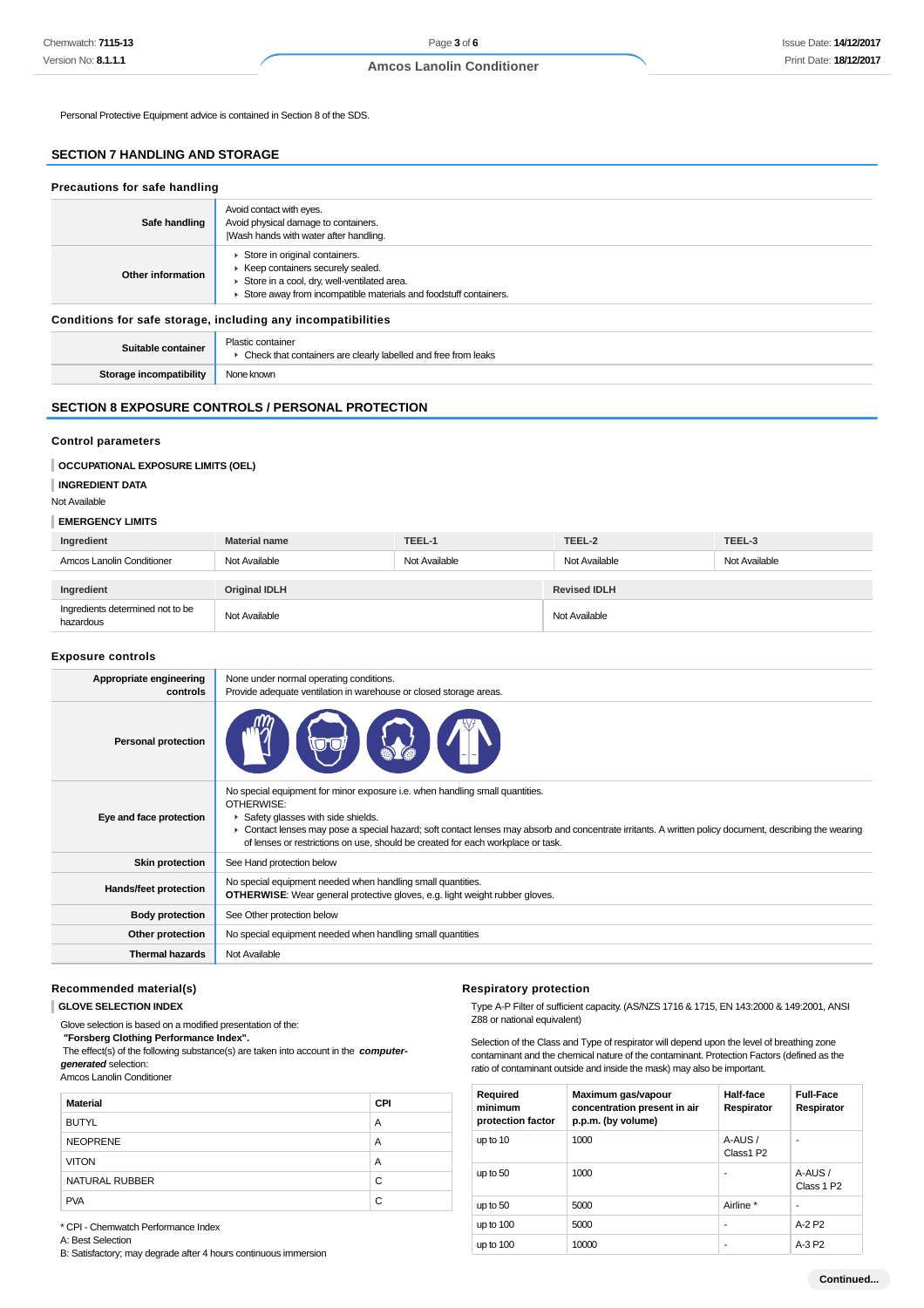100+ Airline\*\*

A(All classes) = Organic vapours, B AUS or B1 = Acid gasses, B2 = Acid gas or hydrogen  $c$ yanide(HCN), B3 = Acid gas or hydrogen cyanide(HCN), E = Sulfur dioxide(SO2), G = Agricultural chemicals,  $K =$  Ammonia(NH3), Hg = Mercury, NO = Oxides of nitrogen, MB =

\* - Continuous Flow \*\* - Continuous-flow or positive pressure demand

Methyl bromide, AX = Low boiling point organic compounds(below 65 degC)

#### **Amcos Lanolin Conditioner**

C: Poor to Dangerous Choice for other than short term immersion

**NOTE**: As a series of factors will influence the actual performance of the glove, a final selection must be based on detailed observation. -

\* Where the glove is to be used on a short term, casual or infrequent basis, factors such as "feel" or convenience (e.g. disposability), may dictate a choice of gloves which might otherwise be unsuitable following long-term or frequent use. A qualified practitioner should be consulted.

## **SECTION 9 PHYSICAL AND CHEMICAL PROPERTIES**

#### **Information on basic physical and chemical properties**

**Appearance** White viscous liquid with a pleasant herbal perfume; mixes with warm water. **Physical state** Liquid **Relative density (Water = 1)** 0.99 **Odour** Not Available **Partition coefficient n-octanol /**<br> **Partition coefficient n-octanol / Not Available Odour threshold** Not Available **Auto-ignition temperature (°C)** Not Applicable **pH (as supplied)** 3.5-4.5 **Decomposition temperature** Not Available **Melting point / freezing point (°C)** Not Applicable **Viscosity (cSt)** Not Available **Initial boiling point and boiling rand bolling** Not Available **Molecular weight (g/mol)** Not Applicable **range** (°C) **Flash point (°C)** Not Applicable **Taste** Not Available **Taste** Not Available **Evaporation rate** Not Available **Explosive properties** Not Available **Flammability** Not Applicable **Containers Oxidising properties** Not Available Upper Explosive Limit (%) **Not Applicable <b>Surface Tension (dyn/cm or** N) Surface Tension (dyn/cm or n) **N**) **Not Available Lower Explosive Limit (%)** Not Applicable **Volatile Component (%vol)** Not Available **Vapour pressure (kPa)** Not Available **Gas group** Not Available **Gas group** Not Available **Solubility in water (g/L)** Miscible **pH as a solution (1%)** Not Available **Vapour density (Air = 1)** Not Available **VOC g/L** Not Available

## **SECTION 10 STABILITY AND REACTIVITY**

| Reactivity                            | See section 7                                                             |
|---------------------------------------|---------------------------------------------------------------------------|
| <b>Chemical stability</b>             | Product is considered stable and hazardous polymerisation will not occur. |
| Possibility of hazardous<br>reactions | See section 7                                                             |
| <b>Conditions to avoid</b>            | See section 7                                                             |
| Incompatible materials                | See section 7                                                             |
| Hazardous decomposition<br>products   | See section 5                                                             |

## **SECTION 11 TOXICOLOGICAL INFORMATION**

#### **Information on toxicological effects**

| <b>Inhaled</b>                   | Not normally a hazard due to non-volatile nature of product                                                   |                                                                                                                                                     |  |
|----------------------------------|---------------------------------------------------------------------------------------------------------------|-----------------------------------------------------------------------------------------------------------------------------------------------------|--|
| Ingestion                        |                                                                                                               | Considered an unlikely route of entry in commercial/industrial environments Ingestion may result in nausea, abdominal irritation, pain and vomiting |  |
| <b>Skin Contact</b>              | Not considered an irritant through normal use. Irritation and skin reactions are possible with sensitive skin |                                                                                                                                                     |  |
| Eye                              | The liquid may produce eye discomfort causing temporary smarting and blinking.                                |                                                                                                                                                     |  |
| Chronic                          | Principal routes of exposure are usually by amp; 5541 No adverse effects anticipated from normal use.         |                                                                                                                                                     |  |
|                                  |                                                                                                               |                                                                                                                                                     |  |
| <b>Amcos Lanolin Conditioner</b> | <b>TOXICITY</b>                                                                                               | <b>IRRITATION</b>                                                                                                                                   |  |
|                                  | Not Available                                                                                                 | Not Available                                                                                                                                       |  |
|                                  |                                                                                                               |                                                                                                                                                     |  |
| Legend:                          | data extracted from RTECS - Register of Toxic Effect of chemical Substances                                   | 1. Value obtained from Europe ECHA Registered Substances - Acute toxicity 2.* Value obtained from manufacturer's SDS. Unless otherwise specified    |  |

| <b>Acute Toxicity</b>                       | ◡                               | Carcinogenicity                 |        |
|---------------------------------------------|---------------------------------|---------------------------------|--------|
| <b>Skin Irritation/Corrosion</b>            | $\circ$                         | Reproductivity                  |        |
| <b>Serious Eye Damage/Irritation</b>        | Y                               | <b>STOT - Single Exposure</b>   |        |
| <b>Respiratory or Skin</b><br>sensitisation | ∾                               | <b>STOT - Repeated Exposure</b> | ◡      |
| <b>Mutagenicity</b>                         | $\scriptstyle\circlearrowright$ | <b>Aspiration Hazard</b>        | $\sim$ |

Legend:  $\mathsf{X}$  – Data available but does not fill the criteria for classification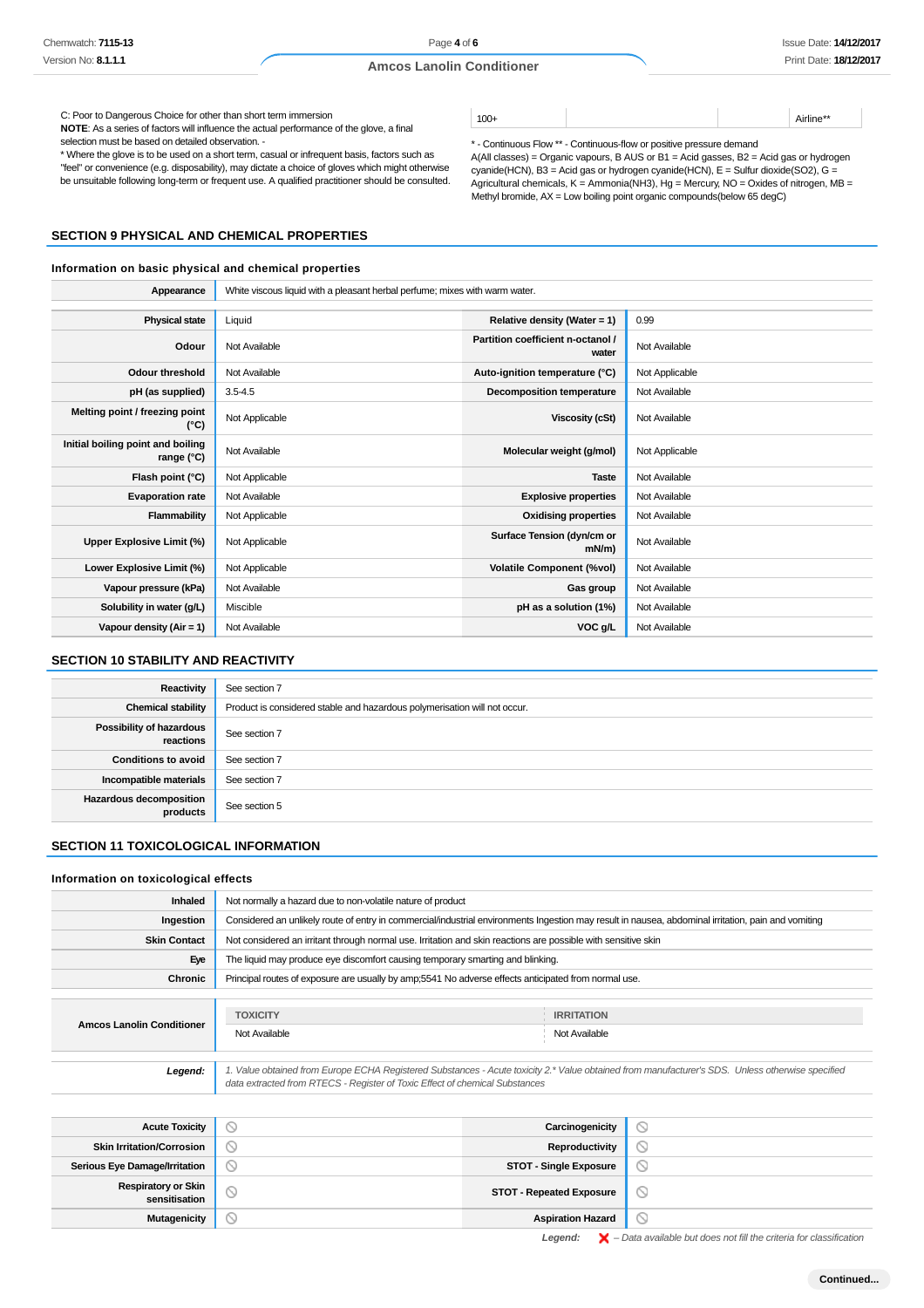$\blacktriangleright$  – Data available to make classification

 $\bigcirc$  – Data Not Available to make classification

## **SECTION 12 ECOLOGICAL INFORMATION**

| <b>Toxicity</b>                                                                                                                                                                                                                                                                                                                                                                                            |                  |                           |                |                                      |
|------------------------------------------------------------------------------------------------------------------------------------------------------------------------------------------------------------------------------------------------------------------------------------------------------------------------------------------------------------------------------------------------------------|------------------|---------------------------|----------------|--------------------------------------|
|                                                                                                                                                                                                                                                                                                                                                                                                            | <b>ENDPOINT</b>  | <b>TEST DURATION (HR)</b> | <b>SPECIES</b> | <b>SOURCE</b><br><b>VALUE</b>        |
| <b>Amcos Lanolin Conditioner</b>                                                                                                                                                                                                                                                                                                                                                                           | Not<br>Available | Not Available             | Not Available  | Not<br>Not<br>Available<br>Available |
| Extracted from 1. IUCLID Toxicity Data 2. Europe ECHA Registered Substances - Ecotoxicological Information - Aquatic Toxicity 3. EPIWIN Suite V3.12<br>Legend:<br>(QSAR) - Aquatic Toxicity Data (Estimated) 4. US EPA, Ecotox database - Aquatic Toxicity Data 5. ECETOC Aquatic Hazard Assessment Data 6. NITE<br>(Japan) - Bioconcentration Data 7. METI (Japan) - Bioconcentration Data 8. Vendor Data |                  |                           |                |                                      |

**DO NOT** discharge into sewer or waterways.

## **Persistence and degradability**

| Ingredient                       | Persistence: Water/Soil               | Persistence: Air                      |
|----------------------------------|---------------------------------------|---------------------------------------|
|                                  | No Data available for all ingredients | No Data available for all ingredients |
|                                  |                                       |                                       |
| <b>Bioaccumulative potential</b> |                                       |                                       |
| Ingredient                       | <b>Bioaccumulation</b>                |                                       |
|                                  | No Data available for all ingredients |                                       |
|                                  |                                       |                                       |
| Mobility in soil                 |                                       |                                       |
| Ingredient                       | <b>Mobility</b>                       |                                       |

## **SECTION 13 DISPOSAL CONSIDERATIONS**

| Waste treatment methods      |                                                                                                                                                                                                                                                                |  |
|------------------------------|----------------------------------------------------------------------------------------------------------------------------------------------------------------------------------------------------------------------------------------------------------------|--|
| Product / Packaging disposal | Recycle wherever possible or consult manufacturer for recycling options.<br>Consult State Land Waste Management Authority for disposal.<br>Bury residue in an authorised landfill.<br>Recycle containers if possible, or dispose of in an authorised landfill. |  |

## **SECTION 14 TRANSPORT INFORMATION**

## **Labels Required**

| — Ша…               | <sub>NO</sub>             |
|---------------------|---------------------------|
| =IV<br>$\mathbf{H}$ | Nl∩<br>Applicable<br>יי י |

## **Land transport (ADG): NOT REGULATED FOR TRANSPORT OF DANGEROUS GOODS**

No Data available for all ingredients

**Air transport (ICAO-IATA / DGR): NOT REGULATED FOR TRANSPORT OF DANGEROUS GOODS**

**Sea transport (IMDG-Code / GGVSee): NOT REGULATED FOR TRANSPORT OF DANGEROUS GOODS**

**Transport in bulk according to Annex II of MARPOL and the IBC code**

Not Applicable

# **SECTION 15 REGULATORY INFORMATION**

**Safety, health and environmental regulations / legislation specific for the substance or mixture**

| <b>National Inventory</b>     | <b>Status</b> |
|-------------------------------|---------------|
| Australia - AICS              | Y             |
| Canada - DSL                  | $\checkmark$  |
| Canada - NDSL                 | Y             |
| China - IECSC                 | Y             |
| Europe - EINEC / ELINCS / NLP | Y             |
| Japan - ENCS                  | Y             |
| Korea - KECI                  | $\checkmark$  |
| New Zealand - NZIoC           | $\checkmark$  |
| Philippines - PICCS           | Y             |
| USA - TSCA                    | $\checkmark$  |